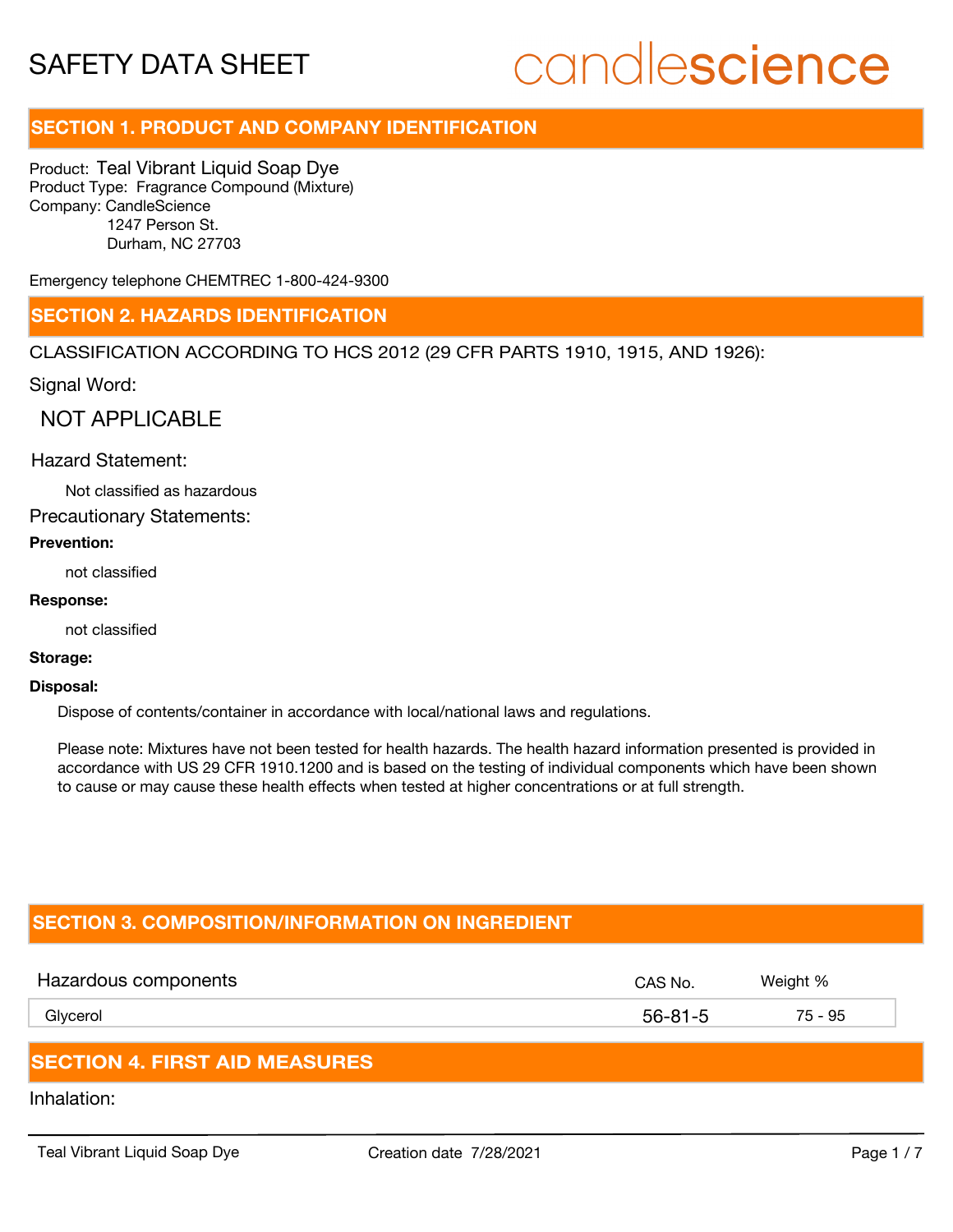# candlescience

Assure fresh air breathing. Allow the victim to rest.

### Skin contact:

Wash off immediately with soap and plenty of water. Wash contaminated clothing before reuse. If skin irritation persists, call a physician.

# Eye contact:

Rinse immediately with plenty of water, also under the eyelids, for at least 15 minutes. (Call a physician if irritation persists.).

# Ingestion:

Do NOT induce vomiting.

# Most important symptoms:

Not expected to present a significant hazard under anticipated conditions of normal use.

Indication of immediate medical attention:

not classified

# General information:

Treat symptomatically.

# **SECTION 5. FIREFIGHTING MEASURES**

# Suitable extinguishing media:

Foam, carbon dioxide, or dry chemical.

# Unsuitable extinguishing media:

Avoid use of water in extinguishing fires.

# Specific hazards:

During fire, gases hazardous to health may be formed. Do not allow run-off from fire fighting to enter drains or water courses.

### Special fire fighting procedures:

Wear self-contained breathing apparatus for firefighting. Move containers from fire area if it can be done safely. Use water spray jet to protect personnel and to cool endangered containers.

# **SECTION 6. ACCIDENTAL RELEASE MEASURES**

# Personal precautions, protective equipment and emergency procedures:

Evacuate personnel to safe areas. Remove all sources of ignition. Ensure adequate ventilation. Keep people away from and upwind of spill/leak. Wear appropriate protective equipment and clothing during clean-up.

# Environmental precautions:

Do not allow to enter into soil/subsoil. Do not allow to enter into surface water or drains. Dispose of in accordance with local regulations. Local authorities should be advised if significant spillage cannot be contained.

# Methods and materials for containment and cleaning up:

Soak up with inert absorbent material (e.g. sand, silica gel, vermiculite). Keep in suitable and closed containers for disposal. Clean contaminated floors and objects thoroughly while observing environmental regulations.

# **SECTION 7. HANDLING AND STORAGE**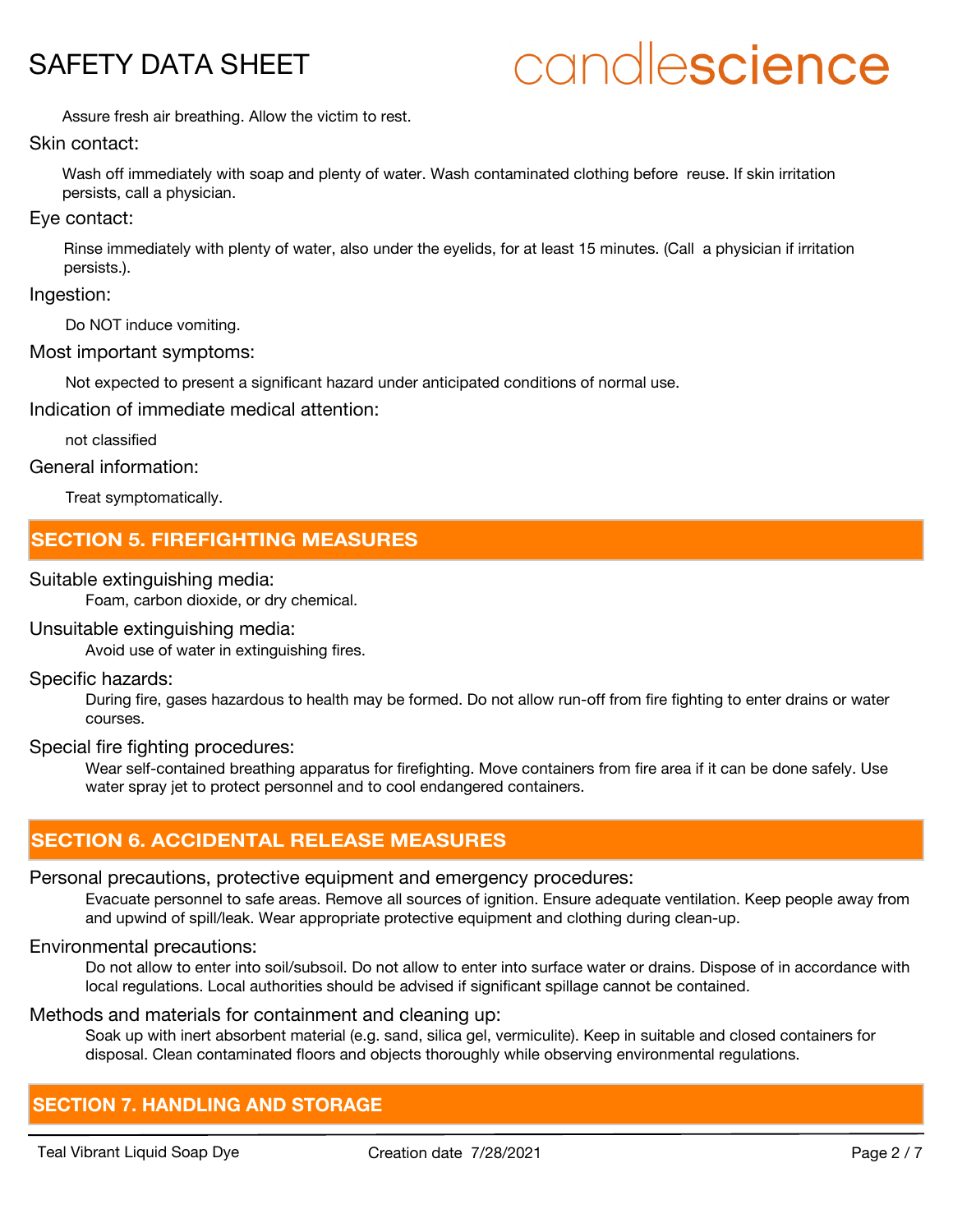# candlescience

# Precautions for safe handling:

Avoid contact with skin and eyes. Avoid prolonged inhalation of vapors. Wash hands and other exposed areas with mild soap and water before eating, drinking or smoking and when leaving work. Handle in accordance with good industrial hygiene and safety practices.

Conditions for safe storage, including any incompatibilities:

Store in tightly closed and upright container in a cool, dry, ventilated area. Store away from light, heat, and sources of ignition.

# **SECTION 8. EXPOSURE CONTROLS/PERSONAL PROTECTION**

# Exposure Guidelines:

ACGIH: Glycerol (CAS 56-81-5) TWA 10 mg/m<sup>3</sup>

OSHA PEL: Glycerol (CAS 56-81-5) TWA (total mist) 15 mg/m<sup>3</sup>

OSHA PEL: Glycerol (CAS 56-81-5) TWA (mist respirable fraction) 5 mg/m<sup>3</sup>

# Appropriate Engineering Controls:

# **Ventilation:**

Use engineering controls to maintain airborne levels below exposure limit requirements or guidelines. If there are no applicable exposure limit requirements or guidelines, use only with adequate ventilation. Local exhaust ventilation may be necessary for some operations.

# Personal Protective Equipment:

### **Eye protection:**

Ensure that eyewash stations and safety showers are close to the workstation location. Chemical resistant goggles must be worn.

### **Hand protection:**

Wear chemical resistant gloves suitable for this material as determined by a hazard assessment. Gloves should be discarded and replaced if there is any indication of degradation or chemical breakthrough.

### **Skin and body protection:**

Wear protective clothing suitable for this material as determined by a hazard assessment.

### **Respiratory protection:**

Respiratory protection should be worn when workplace exposures exceed exposure limit requirements or guidelines. If there are no applicable exposure limits or guidelines, use an approved respirator where there is a potential for adverse effects, including but not limited to respiratory irritation or odor, where indicated or required by the exposure assessment. Selection of air-purifying or positive-pressure supplied air will depend on the results of the exposure assessment which includes an evaluation of the specific operations and the actual or potential airborne concentrations. The type of cartridge or filter to be used must be selected and approved for the chemical, class, or classes of chemicals likely to be encountered in the workplace. For emergency conditions, use an approved positive-pressure self-contained breathing apparatus.

### **General hygiene considerations:**

Handle in accordance with good industrial hygiene and safety practice. Remove contaminated clothing and protective equipment before entering eating areas. Wash hands before breaks and immediately after handling the product.

# **SECTION 9. PHYSICAL AND CHEMICAL PROPERTIES**

### Appearance: Liquid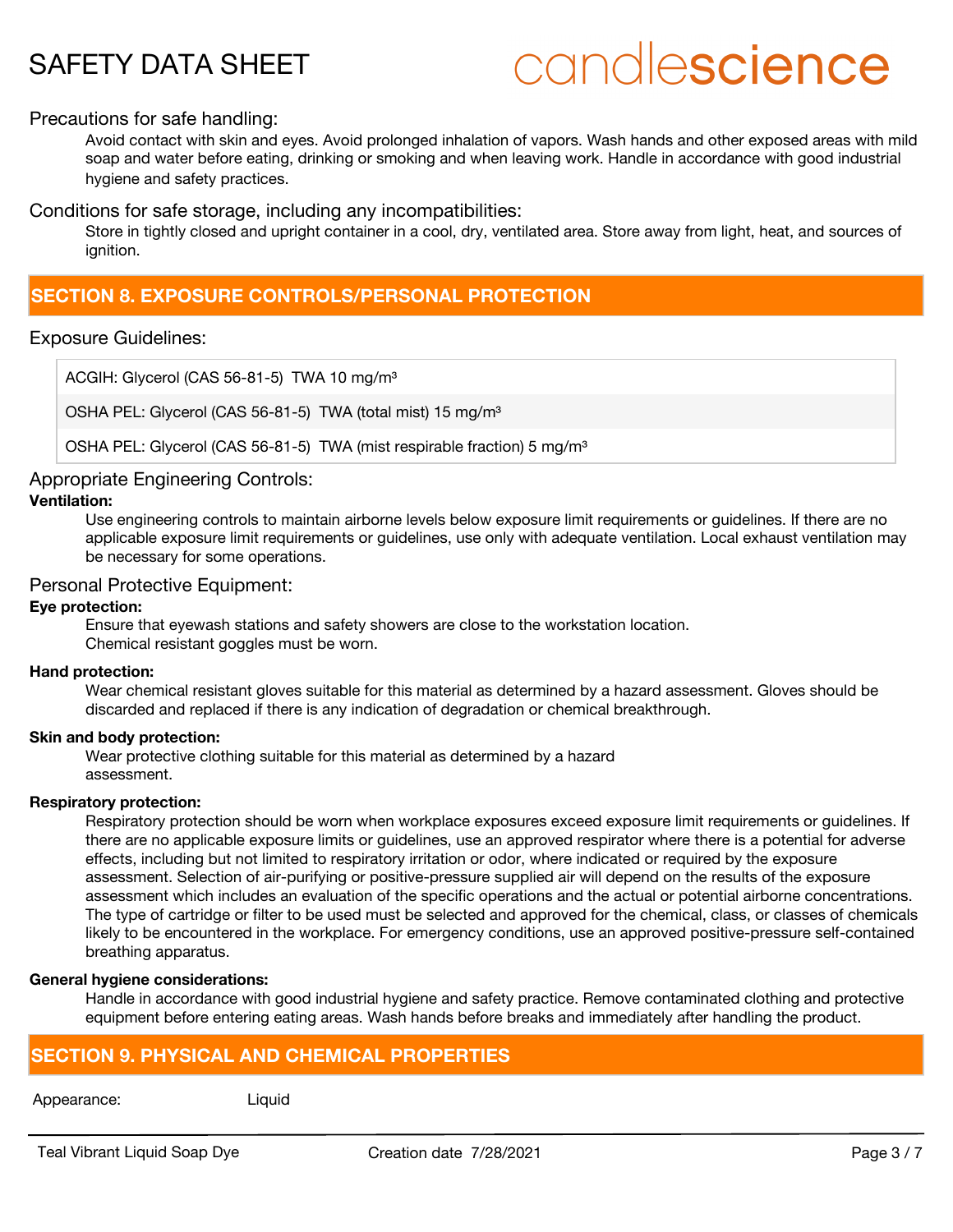| Color:                                        | blue green                   |
|-----------------------------------------------|------------------------------|
| Odor:                                         | odourless                    |
| Odor threshold:                               | N/A                          |
| pH:                                           | N/A                          |
| Melting point:                                | N/A                          |
| Boiling point:                                | $>$ 350 $^{\circ}$ F         |
| Flashpoint:                                   | 94 °C<br>$\mathsf{P}$<br>201 |
| Evaporation Rate (Butyl Acetate = 1): $N/A$   |                              |
| Flammability (solid, gas):                    | N/A                          |
| Upper lower flammability or explosive limits: | N/A                          |
| Vapor density (Air=1):                        | N/A                          |
| Vapor pressure:                               | N/A                          |
| Specific gravity (H2O=1):                     | 1.261                        |
| Solubility in water:                          | soluble                      |
| Solubility in other solvents:                 | N/A                          |
| Partition coefficient: n-octanol/water:       | N/A                          |
| Auto-ignition temperature:                    | N/A                          |
| Decomposition temperature:                    | N/A                          |
| Kinematic viscosity:                          | N/A                          |
| Dynamic viscosity:                            | N/A                          |
| Explosive properties:                         | Not explosive                |
| Oxidizing properties:                         | Not oxidizing                |
| Refractive index:                             | N/A                          |

# **SECTION 10. STABILITY AND REACTIVITY**

### **Chemical stability:**

The product is stable and non-reactive under normal conditions of use, storage and transport.

# **Possibility of hazardous reactions:**

Material is stable under normal conditions.

# **Conditions to avoid:**

Heat, flames and sparks. Temperature extremes and direct sunlight.

# **Incompatible materials:**

Strong oxidizing agents. Strong acids. Strong Bases.

# **Hazardous decomposition products:**

No hazardous decomposition products are known.

# candlescience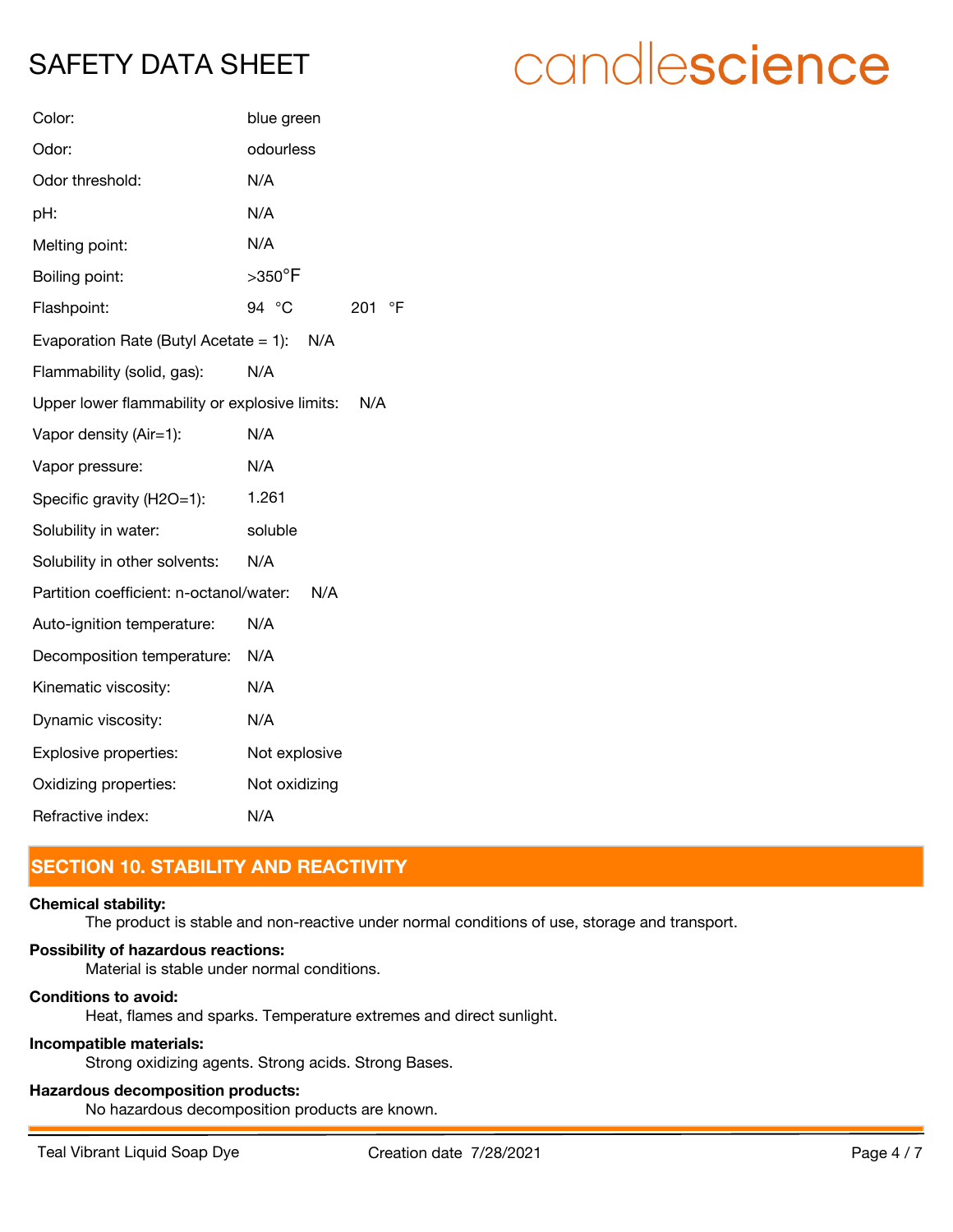# candlescience

# **SECTION 11. TOXICOLOGICAL INFORMATION**

### **Acute oral toxicity:**

N/A

# **Acute dermal toxicity:**

N/A

# **Acute inhalation toxicity:**

N/A

# **Skin corrosion/irritation:**

not classified

# **Serious eye damage/eye irritation:**

May cause slight irritation.

# **Respiratory or skin sensitization:**

not classified

# **Mutagenicity:**

No data available to indicate product or any components present at greater than 0.1% are mutagenic or genotoxic.

### **Reproductive toxicity:**

This product is not expected to cause reproductive or developmental effects.

### **Carcinogenicity:**

Not classifiable as to carcinogenicity to humans.

Please note: Mixtures have not been tested for health hazards. The health hazard information presented is provided in accordance with US 29 CFR 1910.1200 and is based on the testing of individual components which have been shown to cause or may cause these health effects when tested at higher concentrations or at full strength.

# **SECTION 12. ECOLOGICAL INFORMATION**

### **Ecotoxicity:**

Not established.

### **Persistence and Degradability:**

Not established.

# **Bioaccumulation:**

Not established.

# **Other Adverse Effects:**

Avoid release to the environment.

# **SECTION 13. DISPOSAL CONSIDERATIONS**